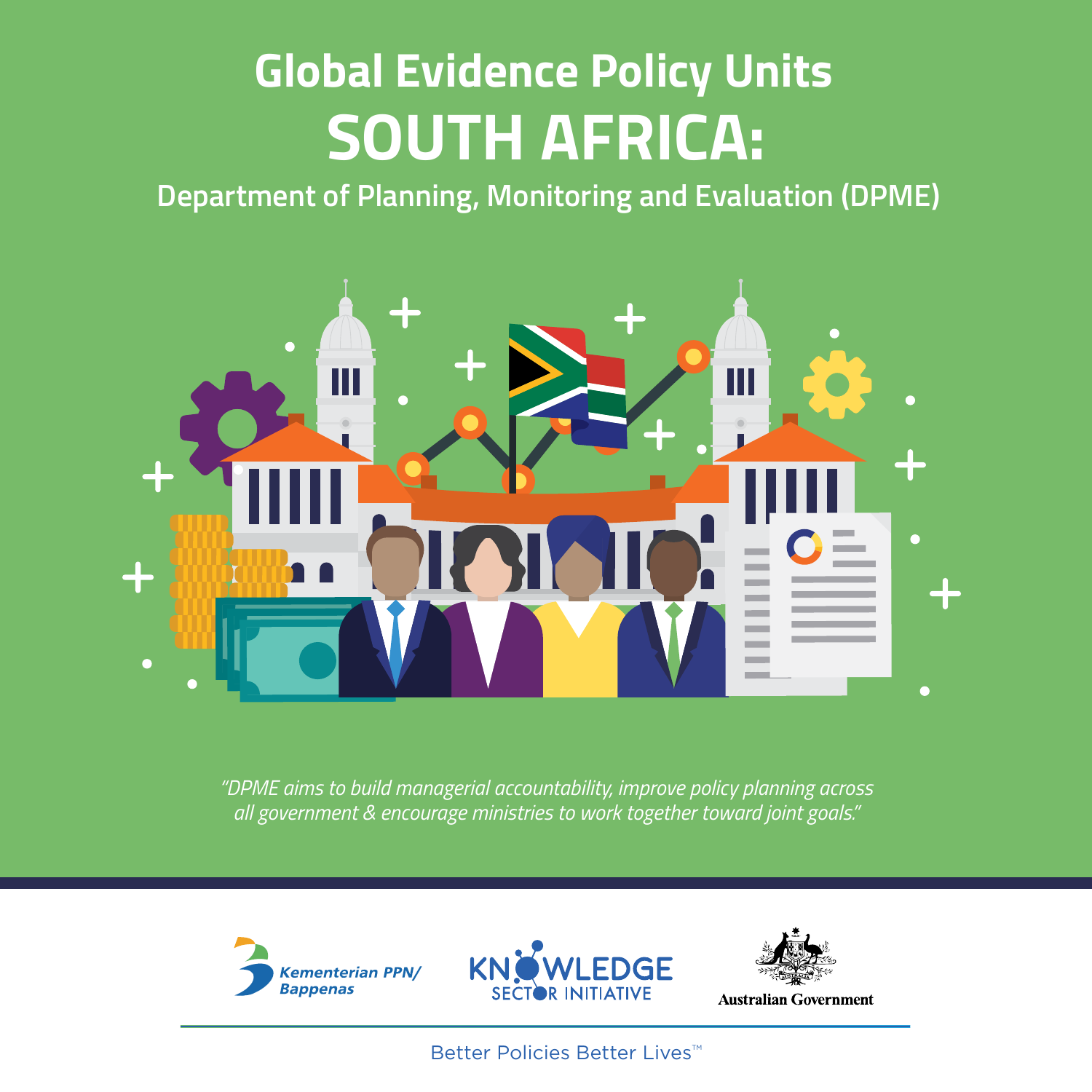### KEY FACTS



- The Department of Planning, Monitoring and Evaluation (DPME) is the South African Government's monitoring and evaluation unit.
- It was established in 2009 and sits in the Ministry of Performance, Monitoring and Evaluation in the  $\bullet$ Office of the Presidency.
- DPME facilitates, influences and supports effective planning, monitoring and evaluation of government  $\bullet$ programs.
- It focuses on three key areas: *monitoring*, *evaluation* and *ministry performance*.
- It aims to make ministries more accountable and more collaborative, to encourage better service  $\bullet$ delivery and policy planning, and to monitor and evaluate the impact of these policies on society.
- DPME is also working to build a culture of evidence use through capacity development and trainings.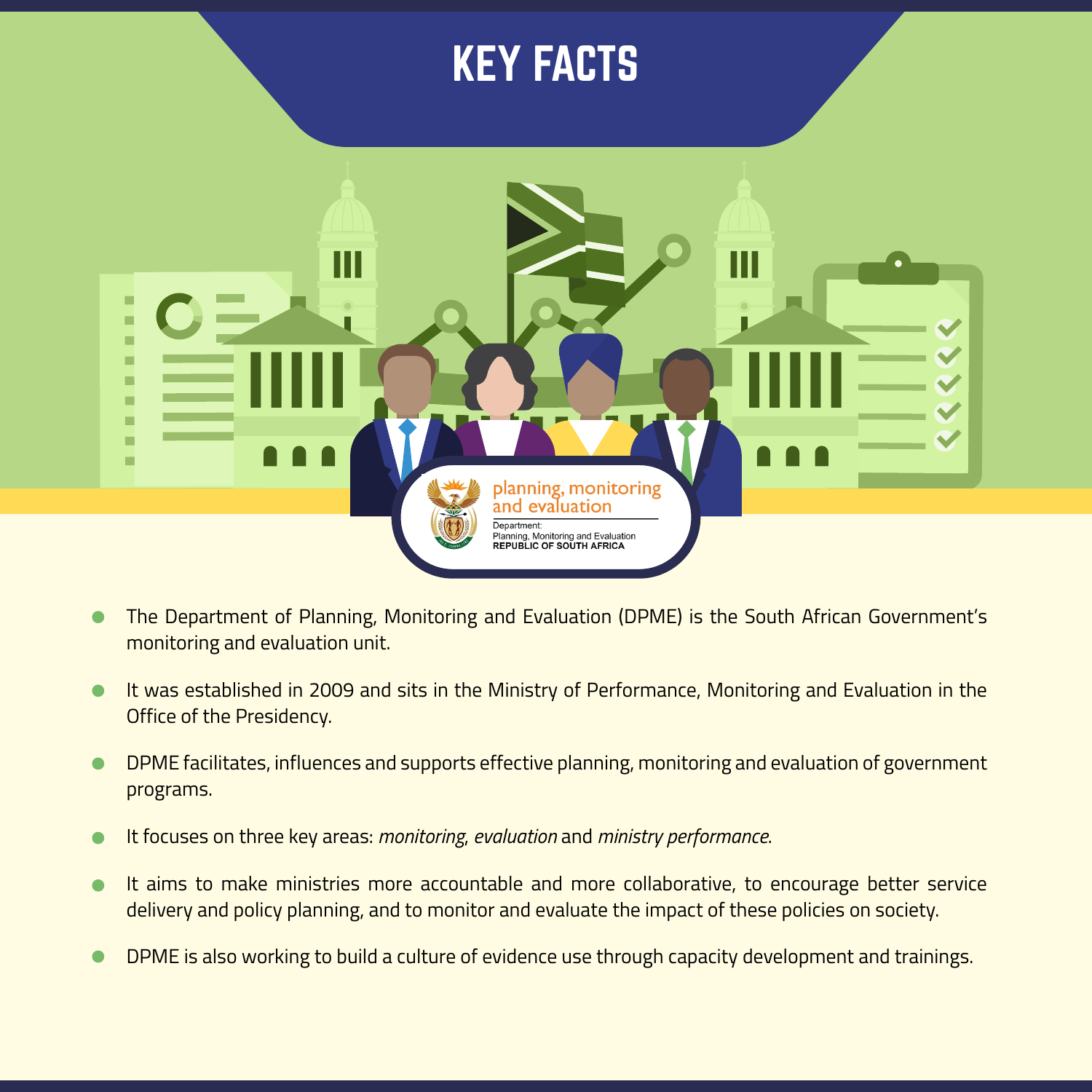# HOW WAS THE UNIT SET UP?



Despite increased expenditure on service delivery across South African ministries, a government assessment found that few had achieved the outcomes needed to impact citizens (DPME, 2010). In 2009, in his first month in office, President Jacob Zuma set up the Ministry of Performance, Monitoring and Evaluation to become a critical part of government. It was created to sit within the Office of the Presidency.

The ministry aimed to build managerial accountability, improve policy planning across all of government and encourage ministries to work together toward joint goals (Centre for Public Impact, 2016). The first minister, Collins Chabane, was brought in specifically from Cabinet where he had been the Minister of Public Works.

One of the ministry's first tasks was to establish DPME in 2011. The department set about examining existing evaluations and found a general lack of strategic policy direction. Evaluations were occurring sporadically, and it was rare to find published evaluation reports. In 2011, only 13% of government departments were undertaking any form of evaluation (federally and provincially). There were several reasons for this:

- First, there was confusion about what constituted an evaluation and many focused on auditing rather than analysis.
- Second, there was inadequate use and institutionalisation of evaluations, which led to the perception that they were a luxury not a necessity.
- Finally, results were rarely applied and did not sufficiently inform planning, policy making and budgeting. This was a missed opportunity to improve the Government's effectiveness, efficiency, impact and sustainability.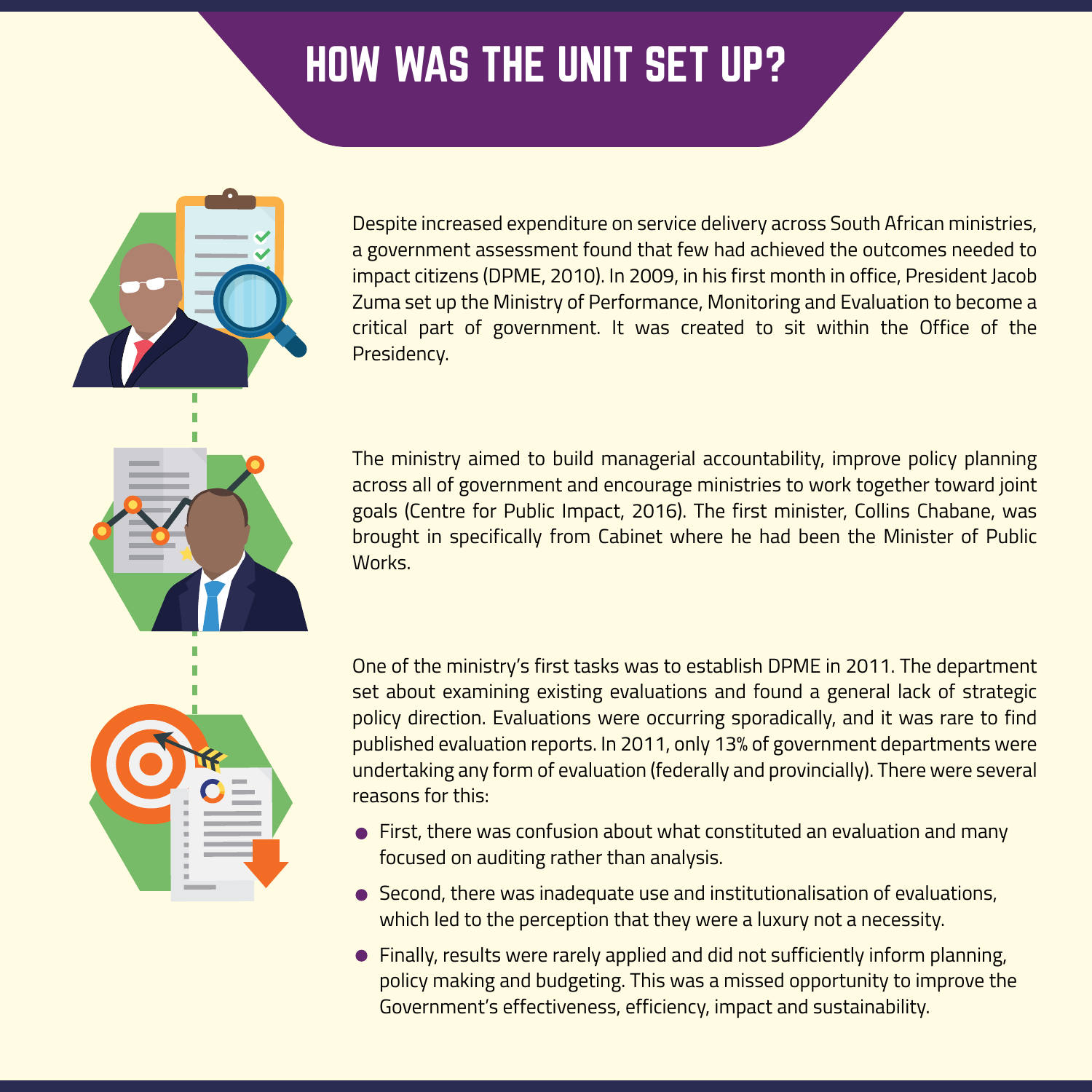# HOW WAS THE UNIT SET UP?



A task team was established with representatives from DPME, the Department of Basic Education, the Department of Social Development, the Office of the Public Service Commission and the Government Communication and Information Systems. The team undertook a study tour in 2011 to learn from other existing monitoring and evaluation policy units in Colombia, Mexico, USA and later Malaysia.

### **The National Evaluation Policy Framework**

Following this research, DPME's priority was to institutionalise the use of evaluations in ministries, prioritising federal ones and then focusing on provincial and program-level departments. Staff developed the National Evaluation Policy Framework, a set of guidelines to define evaluations and their importance, and to outline competencies needed to carry them out.

The first draft of the framework was produced in 2011 by DPME. Other government ministries, universities, civil society and the South African Monitoring Association were consulted and the final version was submitted to Cabinet for approval later that year. The first evaluations were carried out in October 2011.

The framework set out key components and the process for carrying out evaluations. For example, while DPME can participate, departments are required to do the evaluations themselves and participate in the policy drafting process.

The framework relies heavily on an 'outcomes approach'. This focuses on clear results and direct improvements to the lives of South Africans by making explicit the chain of logic in the department's planning, and linking outputs to impact.

The framework defines evaluation as a "systematic collection and objective analysis of evidence". It specifies five different types of evaluation that can be used at any stage of a policy cycle (see Figure 1).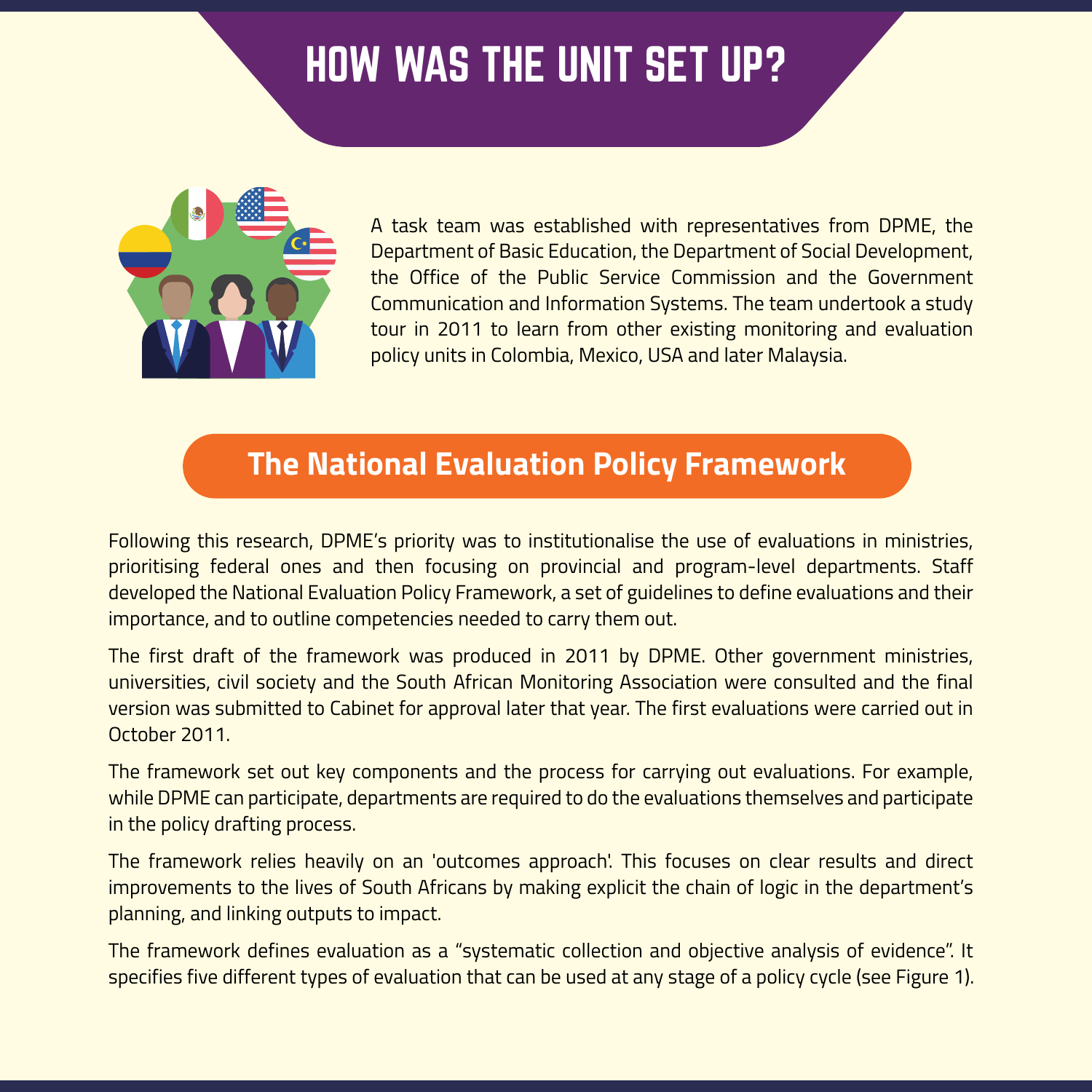# HOW WAS THE UNIT SET UP?



Figure 1: Different types of evaluations: the outcome model (Jabu, 2015).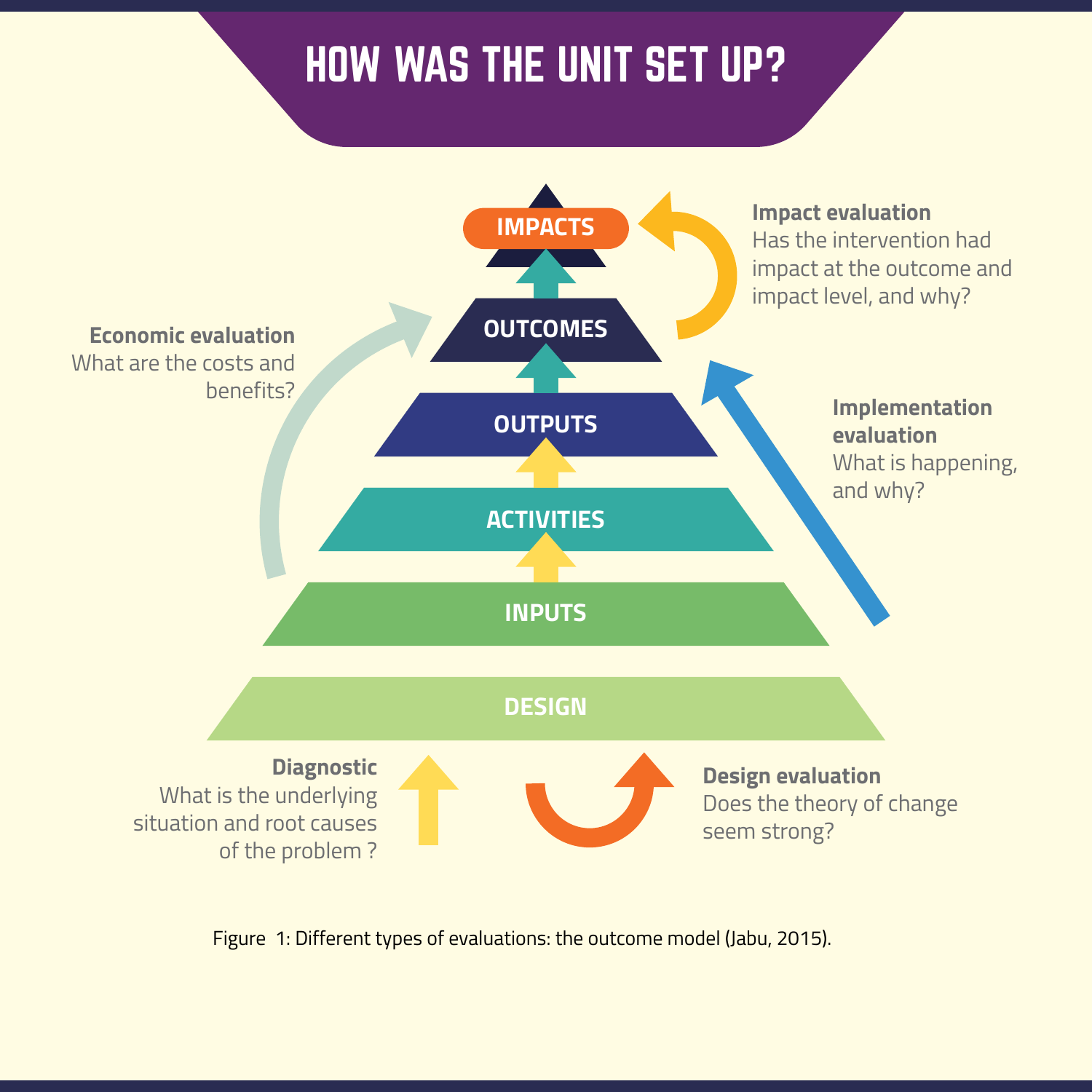

DPME will conduct between eight and 10 evaluations annually. Typically, they take eight to 12 months. Evaluations can be conducted by in-house experts, or by approved external consultants from universities or private sector companies.

DPME supports departments by offering funding, technical support and advice. DPME directors also sit on evaluation steering committees. Evaluations are peer reviewed by the department, and quality assessed by independent assessors. They are then submitted to the National Evaluation System to provide information for performance agreements between the president and ministers. The findings are presented at Cabinet and published on DPME's website. This outward accountability provides incentives to work towards the performance agreements.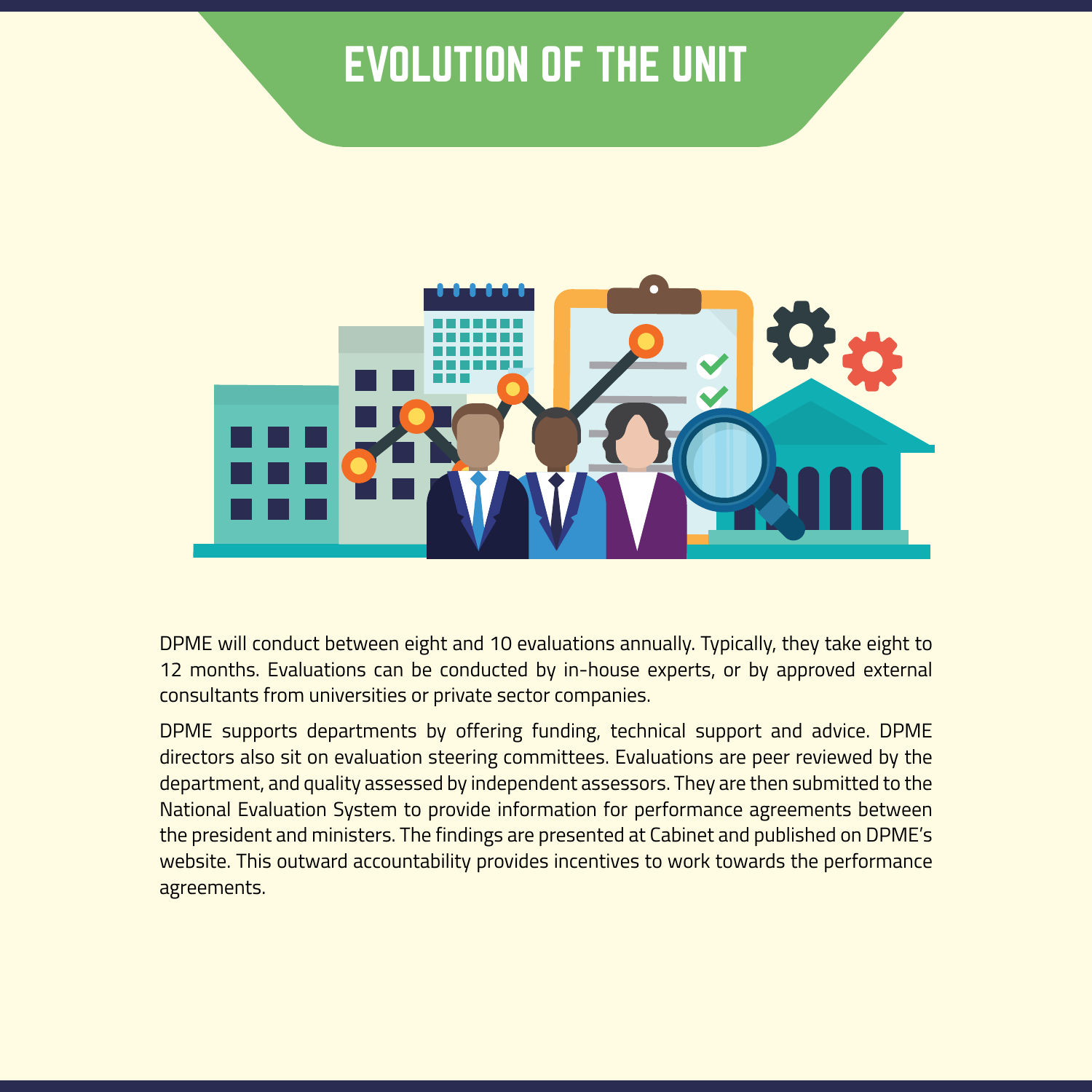### **The Evaluation Process**

### **DPME works with government institutions in three ways:**





#### **Monitoring**

It focuses on integrating monitoring and reporting into key governmental outcomes. DPME incorporates key indicators and targets into strategic, development and annual performance plans.

#### **Evaluation**

Evaluations are used to improve performance, accountability, learning and decision making, during and at the end of programs. They can be conducted in any department and in partnership with DPME.

- Evaluations are mandatory for the five priority policy areas (health care, education, job creation, rural development and land tenure). They are embedded in the National Evaluation Plan and focus on key indicators. They must be approved by Cabinet and follow the National Evaluation System.
- Evaluations of other policies, plans, implementation programs, projects or systems can examine any of the five types depicted in Figure 1. The goal is to help departments learn to improve performance.
- For all evaluations, technical support is offered by DPME, including evaluation training.



#### **Ministry Performance**

The president personally signs 34 draft agreements with each minister and assesses the minister's performance against these agreements.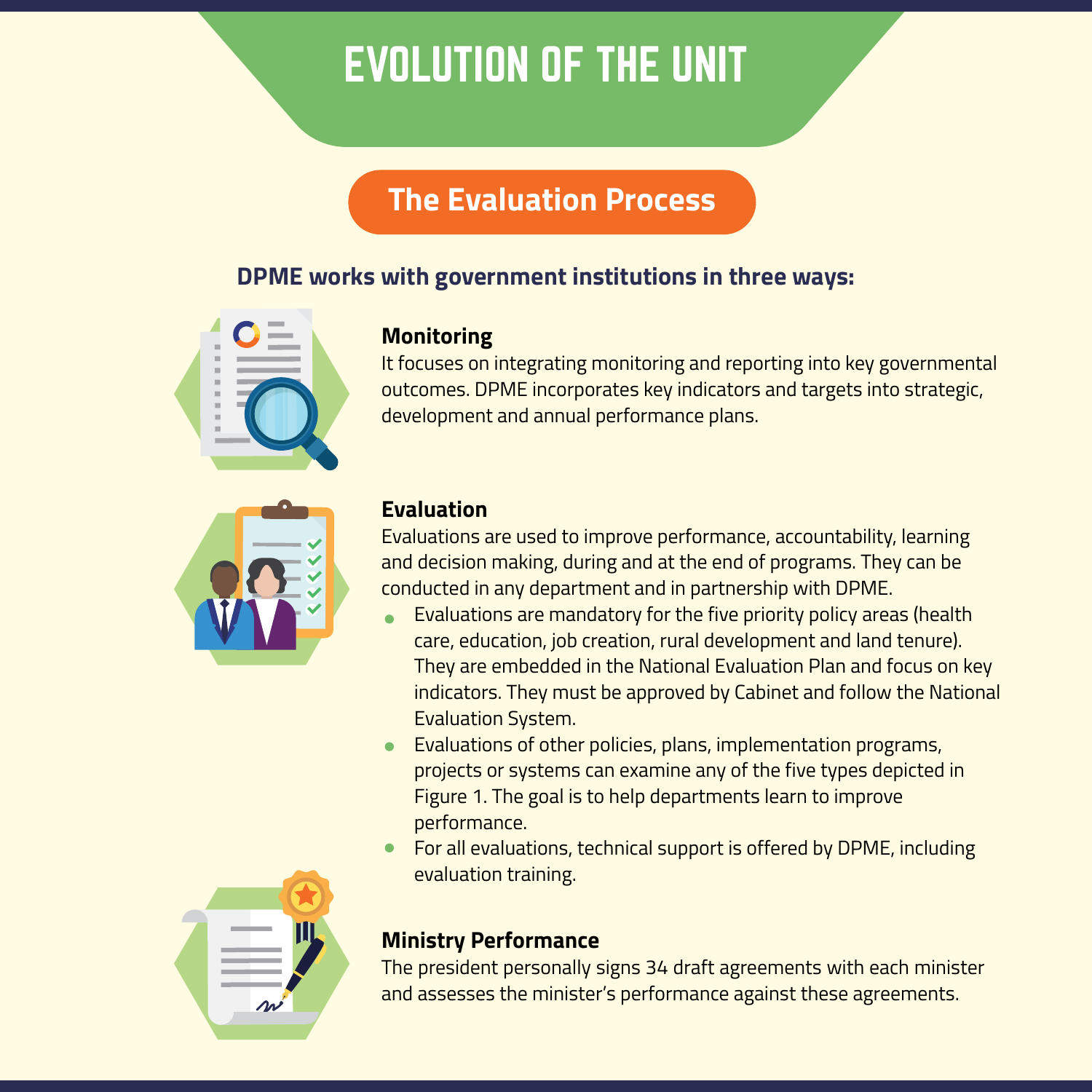

DPME is 100% funded through the state budget. The UK Department for International Development (DFID) Evaluation Development Initiative also supported DPME to build capacity within government departments. It has also received €5 million from the Programme to Support Pro-poor Development (European Union/the Presidency of South Africa) from 2006 to 2012.

In 2016/2017, the total budget for DPME was 30.9 million rands or US\$ 2.285 million. About one third of the budget is used for staff salaries, while 18.58 million rands or US\$ 1.393 million is reserved for evaluations, some 60% of the total budget.

Evaluations are only partly funded by DPME, at approximately 50% of the total evaluation budget. When departments submit evaluation concept notes, they are expected to indicate internal budget availability. DPME injects funds for initial planning, including hosting design clinics and theory of change workshops. As soon as the tentative plan has been finalised, DPME and the partner department produce a design summary that is submitted to the National Evaluation Plan for approval. It includes a budget with the proposed contribution from DPME.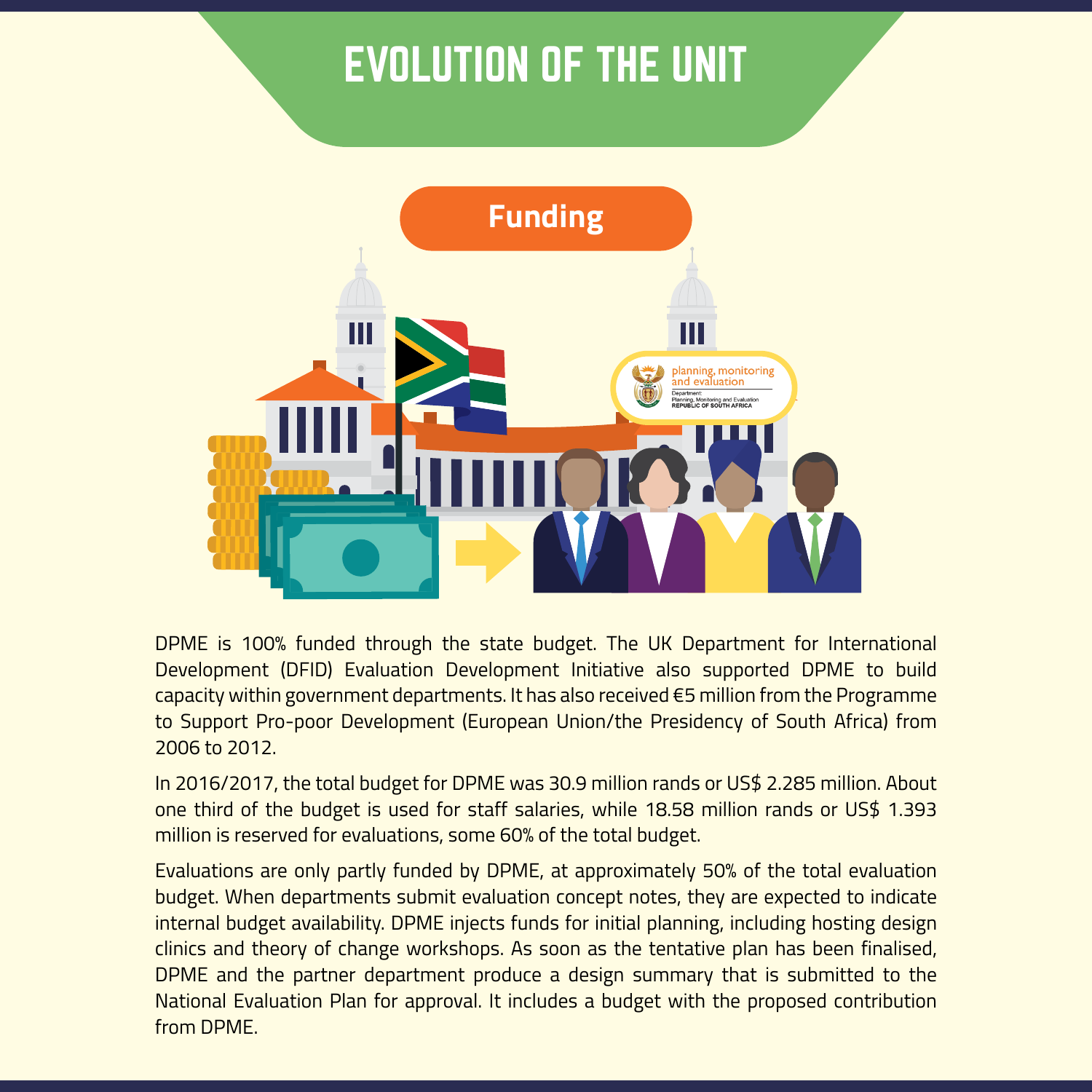### **Leadership**



Senior government influence has been critical to the development of DPME, particularly from the president through the Ministry of Performance, Monitoring and Evaluation. Government ministries have embraced the new approach and have been heavily engaged (particularly the Ministry of Health and Education). The Treasury has made a significant contribution to building the accountability of the civil service by "implementing a program performance information reporting system that requires ministries to report data, linking financial inputs to actual outputs" (Centre for Public Impact, 2016).

While DPME has no legislative mandate to compel ministers to sign and commit to specific performance agreements, having the President's support provides the political strength to get things done. Given that many of the agreements are personally signed by the President, it is in the ministry's interest to be engaged with DPME and follow progress. The approach seeks to be as collaborative as possible to encourage buy-in.

Leadership in DPME comes from within existing government ministries and departments.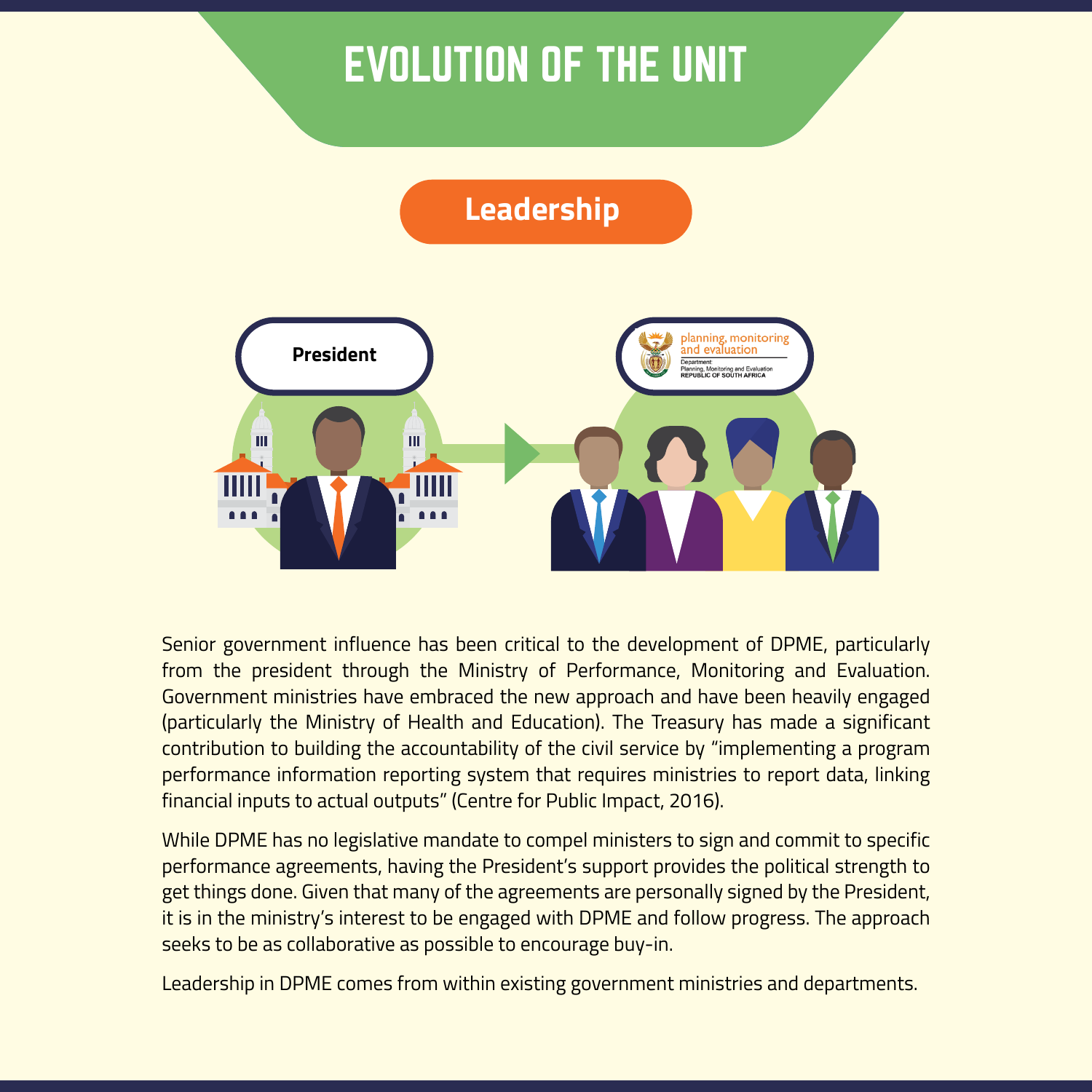### **Staffing & Recruitment**



DPME has 14 staff. This includes a deputy director general who is also the head of evaluation and research, and four further directors of evaluation, two assistant directors and four evaluation officers who support each director. To support the administration, there is one deputy director and two administrators.

Positions are filled through open recruitment. Several roles have been filled by civil servants from other departments who have a keen interest in evaluation.

### **Knowledge Sharing & Communications**



All evaluation reports must be accompanied by a one-page summary, a five-page executive summary, and a 25-page report to share findings with different levels of government (this is best practice to ensure reader-friendly reports, as demonstrated by the Canadian Health Service Research Foundation). For every report, a management response and an improvement plan is published on the department and DPME website. Results are presented to stakeholder committees. Further, customised communications materials are tailored to specific audiences, such as news releases and/or ministerial briefings/Cabinet meetings. In 2017, DPME is also trialling the use of multimedia.

An evaluation repository on the DPME website highlights evaluation quality and determines if it has passed inspection. The repository acts as a knowledge hub for other departments of the South African Government, but is also accessible to the public.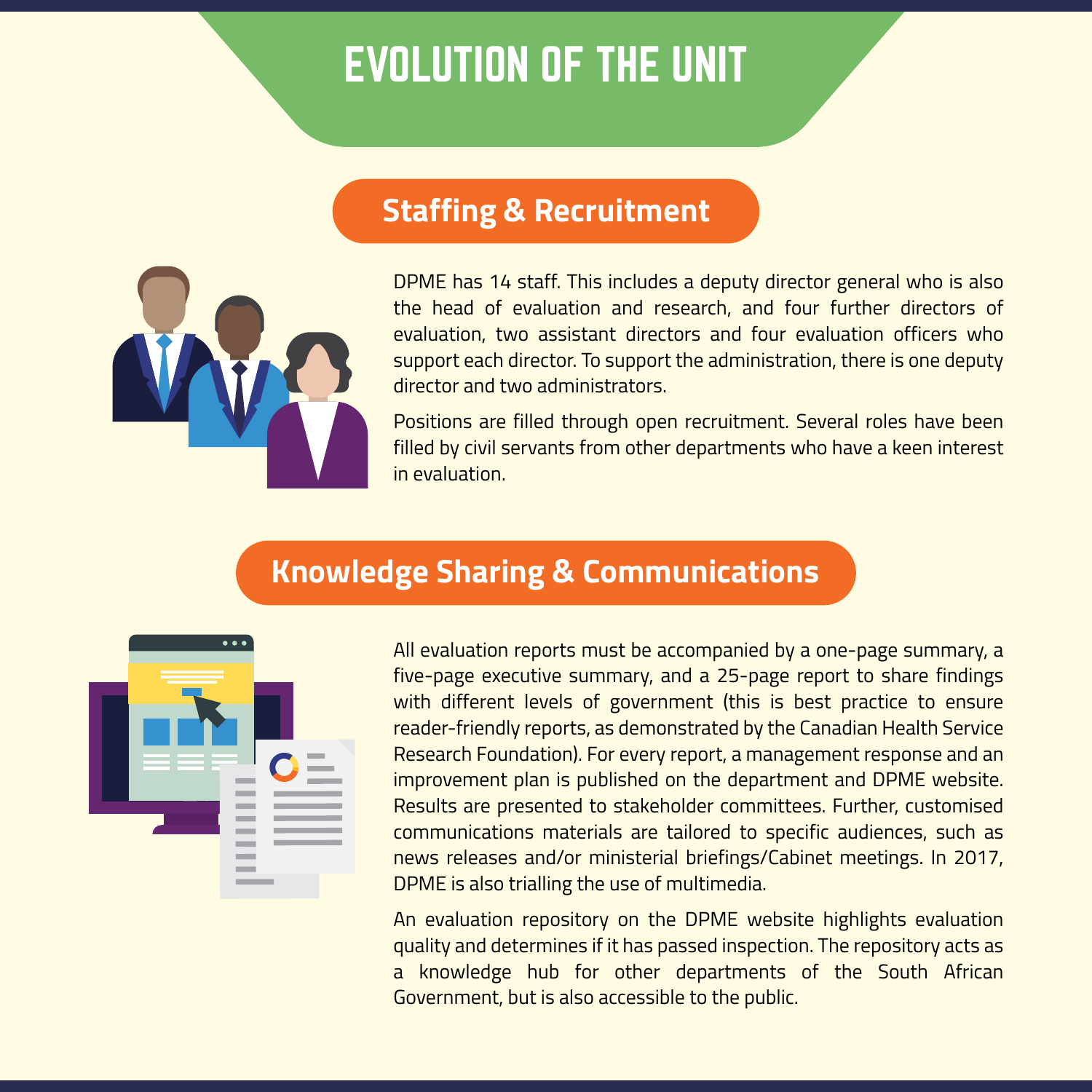### **Building Demand for Evidence**

### **DPME provides capacity development and training for government.**



### **Training**

DPME has developed four evaluation courses for civil servants at all levels of seniority, with more than 600 government staff now trained. It has also designed a three-day, evidence-based policy making and implementation workshop for top managers, in collaboration with the University of Cape Town. The workshop has buy-in from deputy directors general and directors general. Those who have attended have subsequently submitted proposals for evaluations. DPME is currently planning a technical course for middle managers.



#### **Evaluation Panel**

To help build wider research capacity in South Africa, more than 42 departments and government agencies have collaborated to develop an evaluator repository. This includes not only established evaluation experts, but also emerging evaluators and researchers.

| п<br>n<br>п<br>п |  |  |
|------------------|--|--|

#### **Tools and Processes**

DPME has developed tools including an evaluation quality assessment tool for departments and organisations.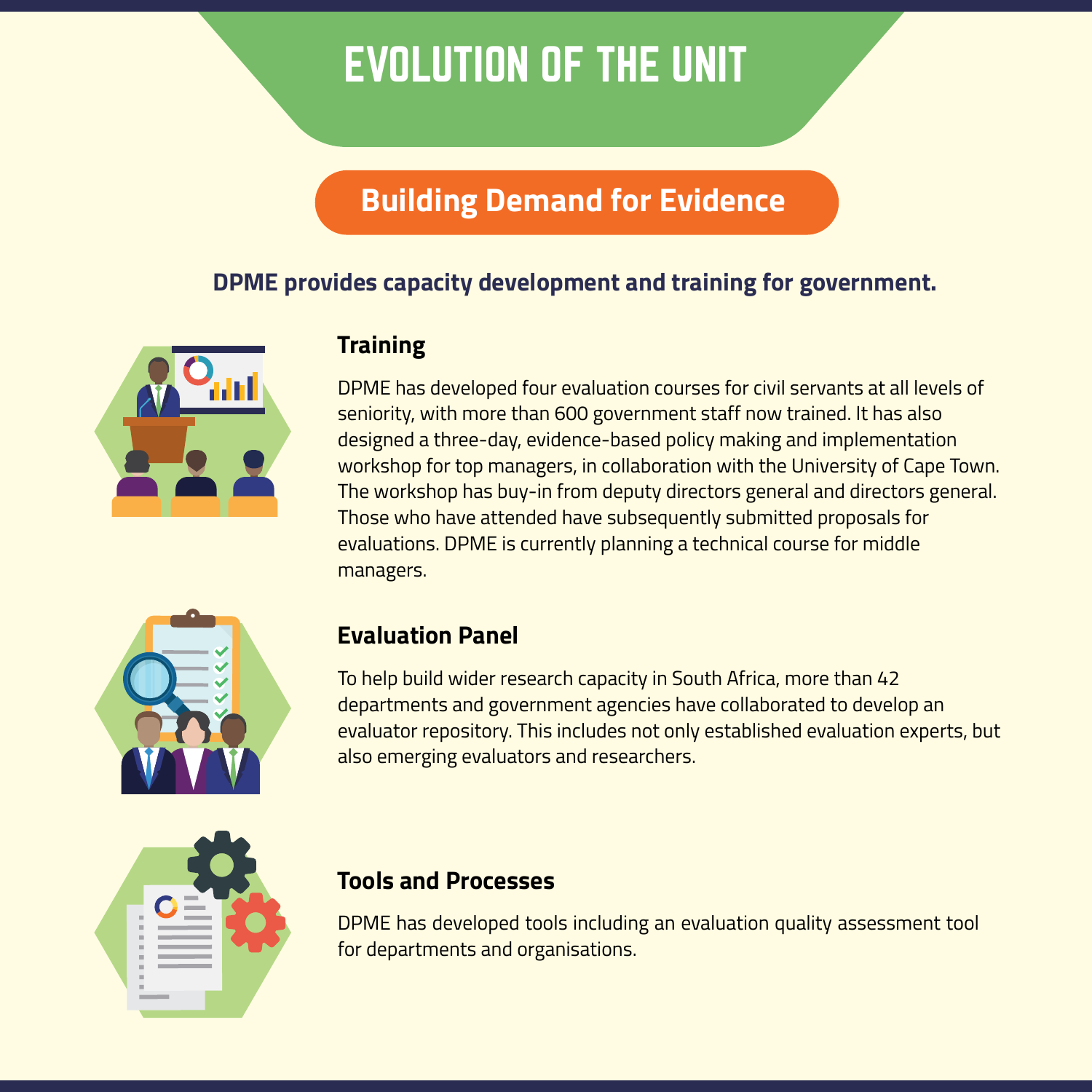

DPME has also designed a post evaluation process to promote ownership by the custodial departments. This is important as it allows departments to find and manage potential solutions for their own problems, and gives them an opportunity to agree or disagree with the recommendations and findings.

Other support includes helping departments to develop a theory of change when planning, so that they can understand what they are evaluating.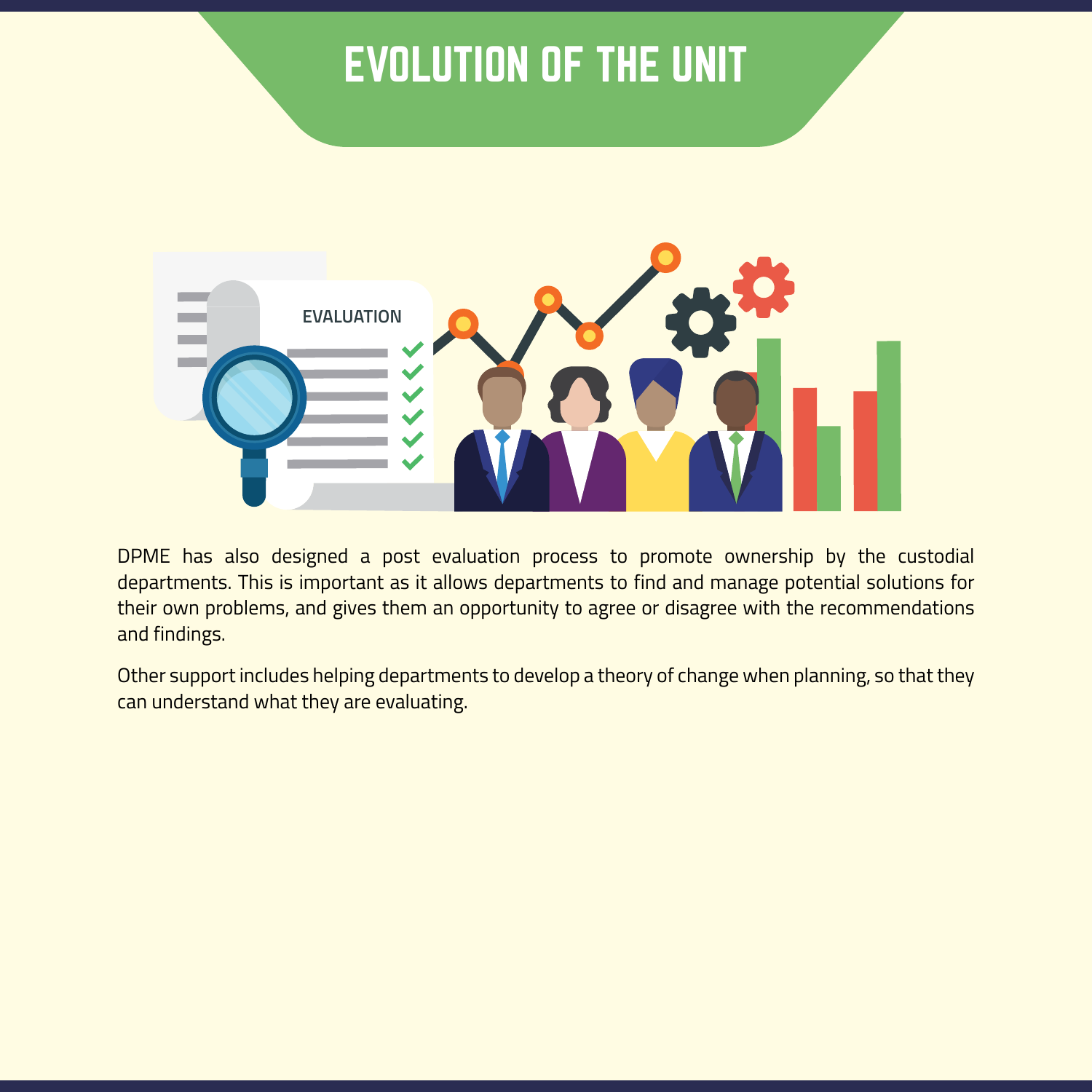### **REFERENCES**

Centre for Public Impact (2016) Case study: South Africa's Department of Performance Monitoring and Evaluation (DPME). https://www.centreforpublicimpact.org/case-study/performance-monitoring-in-south-africa/

Department of Planning, Monitoring and Evaluation website. http://www.dpme.gov.za

Friedman, J. (2011) Sticking to the Numbers: Performance Monitoring in South Africa, 2009-2011. Innovations for Successful Societies. Princeton University: Princeton. https://successfulsocieties.princeton.edu/sites/successfulsocieties/files/Policy\_Note\_ID171.pdf

*Interview with Jabu Mathe, Director Evaluation, DPME, February 2017.*

Mathe, J. (2015) South Africa's National Evaluation Policy Framework Presentation. https://www.pempal.org/sites/pempal/files/event/attachments/1-treasury-presentation-12-march-2015\_jabu-mathe\_eng.pdf